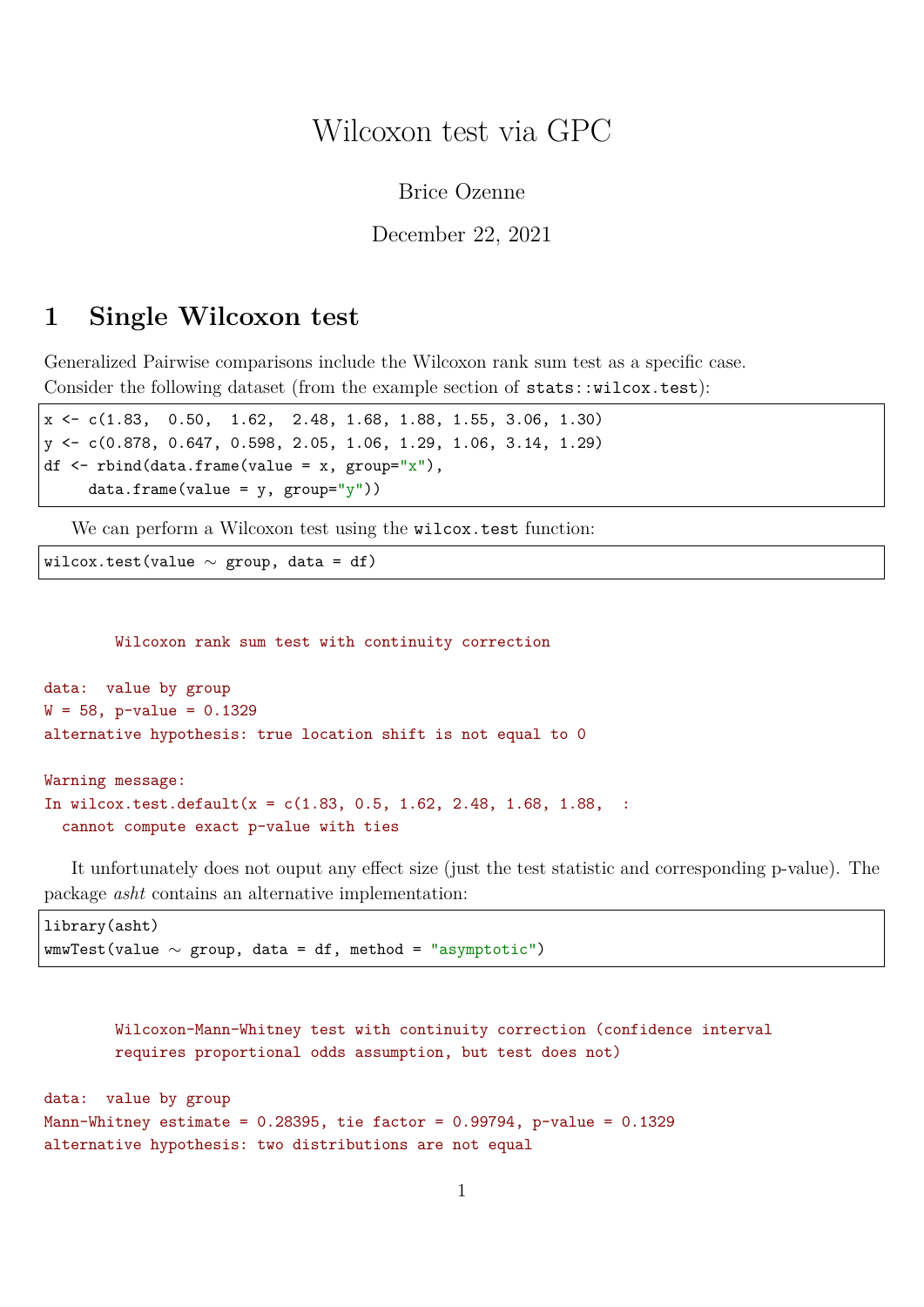```
95 percent confidence interval:
 0.1142978 0.5614097
sample estimates:
Mann-Whitney estimate
            0.2839506
```
which does output an estimate<sup>[1](#page-0-0)</sup>. It matches exactly the p.value and is based on an asymptotic result. It is also possible to get an exact p-value  $2$ :

```
wmwTest(value \sim group, data = df, method = "exact.ce")
```
exact Wilcoxon-Man-Whitney test (confidence interval requires proportional odds assumption, but test does not)

```
data: value by group
Mann-Whitney estimate = 0.28395, p-value = 0.1299alternative hypothesis: two distributions are not equal
95 percent confidence interval:
 0.09721823 0.56323417
sample estimates:
Mann-Whitney estimate
            0.2839506
```
To match those results with GPC we can use a permutation test  $(\triangle)$  remember to add the argument add.halfNeutral to TRUE to handle ties the same way as the previous tests):

```
eperm.BT <- BuyseTest(group \sim cont(value), data = df, add.halfNeutral = TRUE,
        method.inference = "permutation", n.resampling = 10000,
        trace = FALSE, seed = 10)confint(eperm.BT, statistic = "favorable")
```
estimate se lower.ci upper.ci null p.value value 0.2839506 0.140185 0.1050267 0.5725376 0.5 0.1242876 Warning message: In .local(object, ...) : Confidence intervals are computed under the null hypothesis and therefore may not be valid.

The estimate is precisely the same and the p-value approximately the same. Instead of permutation, we could use the asymptotic theory to obtain p-values and (valid) confidence intervals:

```
BuyseTest.options(order.Hprojection=2)
eU.BT <- BuyseTest(group \sim cont(value), data = df,
    method.inference = "u-statistic",
    add.halfNeutral = TRUE, trace = FALSE)
confint(eU.BT, statistic = "favorable")
```
<sup>&</sup>lt;sup>1</sup>Mann-Whitney parameter, i.e. probability that a randomly chosen observation from one group has higher value than a randomly chosen observation from the other group

<sup>&</sup>lt;sup>2</sup>this is only feasible in small samples - otherwise the procedure becomes computationnally challenging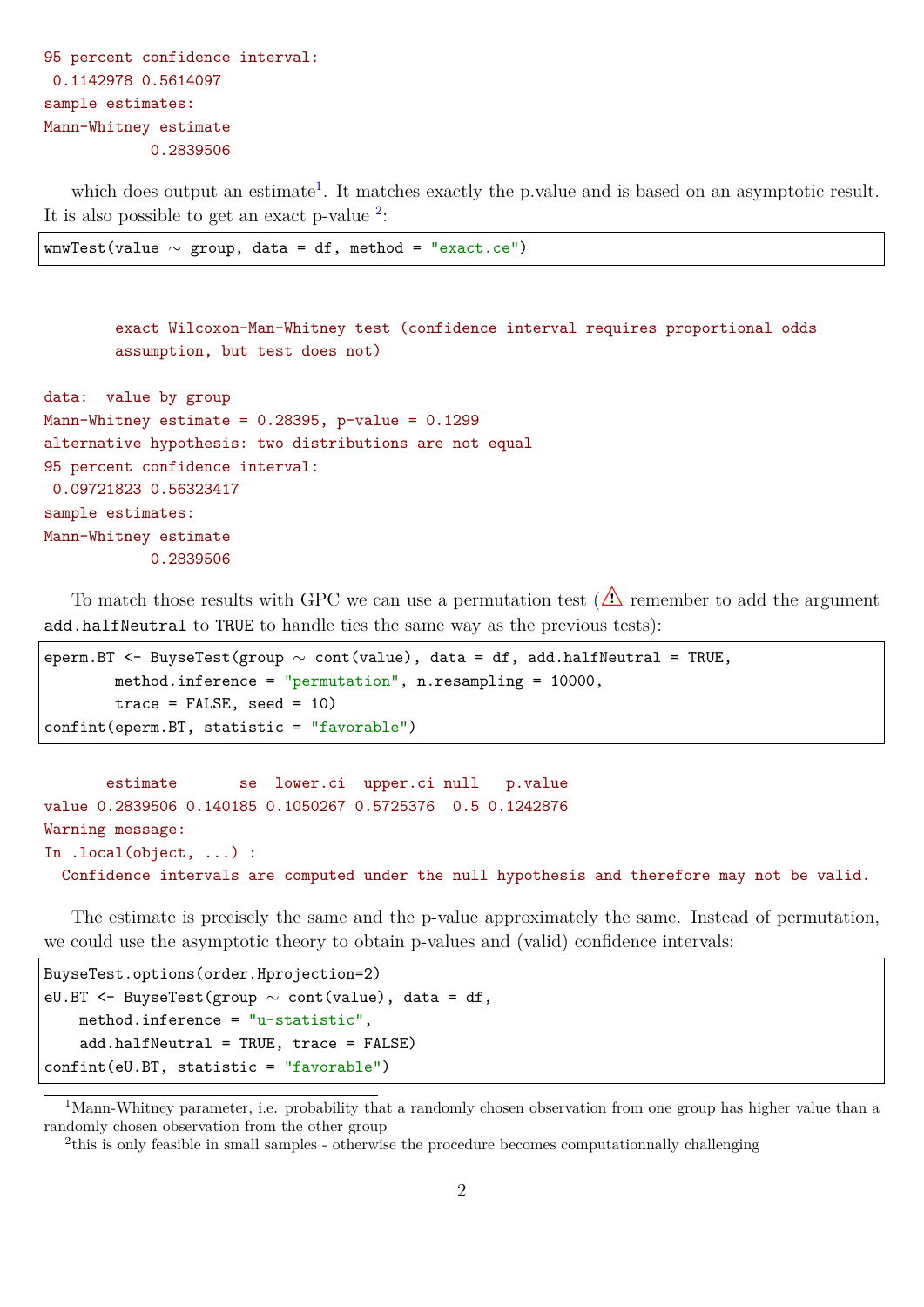estimate se lower.ci upper.ci null p.value value 0.2839506 0.1401461 0.09313769 0.6049215 0.5 0.1796262

Unsuprisingly, we get the same estimate. However the p-value seems quite a bit different. This might be explained by the fact that this approach does not assume  $\mathrm{i} \mathrm{d}^3$  $\mathrm{i} \mathrm{d}^3$  observations but only iid observations within each group. A studentised permutation, which is exactly (instead of asymptotically) valid under the same assumption, gives a somewhat similar p-value:

```
etperm.BT <- BuyseTest(group \sim cont(value), data = df, add.halfNeutral = TRUE,
        method.inference = "studentized permutation", n.resampling = 10000,
        trace = FALSE, seed = 10)confint(etperm.BT, statistic = "favorable")
```
estimate se lower.ci upper.ci null p.value value 0.2839506 0.1401461 0.1006681 0.5809142 0.5 0.163 Warning message: In .local(object, ...) :

Confidence intervals are computed under the null hypothesis and therefore may not be valid.

## **2 Multiple Wilcoxon tests**

Consider now the case where we would like to compare one reference group (here strata a) to multiple treatment groups (here strata  $\mathfrak{b}, \mathfrak{c}, \mathfrak{d}, \mathfrak{e}$ ). We will consider the following dataset:

```
set.seed(35)
dt <- simBuyseTest(n.T=25, n.strata = 5)
dt$id <- paste0("id",1:NROW(dt))
dt$strata <- as.character(dt$strata)
head(dt)
```

|    | treatment eventtime status toxicity |     |            |                  | score strata id |       |
|----|-------------------------------------|-----|------------|------------------|-----------------|-------|
| 1: | C 0.03384999                        | 1   | <b>ves</b> | 0.4777913        |                 | b id1 |
| 2: | C 0.65039474                        | 0   |            | no -1.1048190    |                 | d id2 |
| 3: | $C$ 1.00647502                      | 1.  |            | $no -0.1407630$  |                 | b id3 |
| 4: | $C$ 0.01129603                      | -1. |            | $yes -0.5512507$ |                 | a id4 |
| 5: | C 0.22249748                        | 1.  |            | no 1.0465250     |                 | d id5 |
| 6: | C 0.07400412                        | 0   |            | no -2.0053855    |                 | d id6 |

<sup>&</sup>lt;sup>3</sup>iid=independent and identically distributed